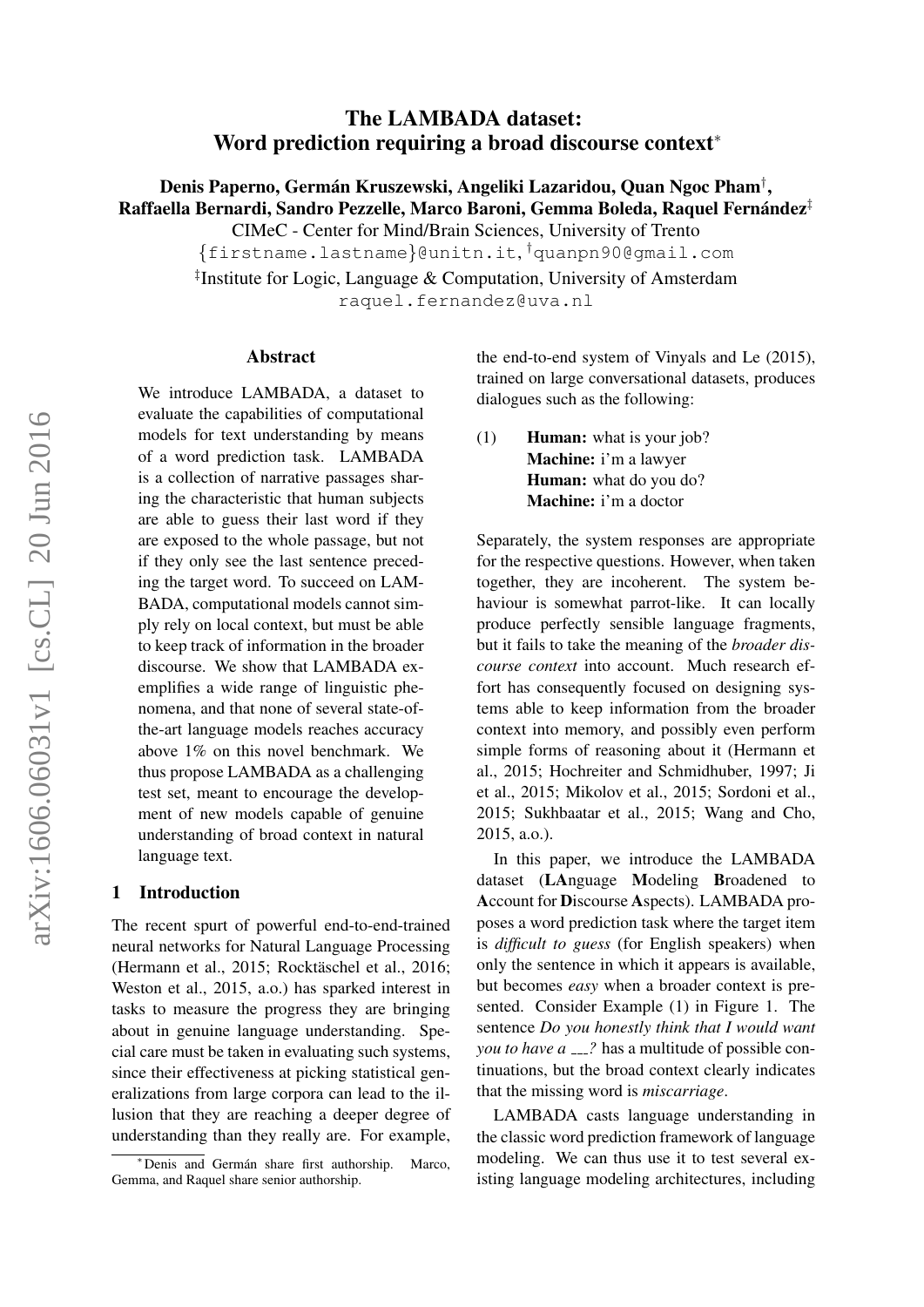systems with capacity to hold longer-term contextual memories. In our preliminary experiments, none of these models came even remotely close to human performance, confirming that LAMBADA is a challenging benchmark for research on automated models of natural language understanding.

# 2 Related datasets

The CNN/Daily Mail (CNNDM) benchmark recently introduced by Hermann et al. (2015) is closely related to LAMBADA. CNNDM includes a large set of online articles that are published together with short summaries of their main points. The task is to guess a named entity that has been removed from one such summary. Although the data are not normed by subjects, it is unlikely that the missing named entity can be guessed from the short summary alone, and thus, like in LAM-BADA, models need to look at the broader context (the article). Differences between the two datasets include text genres (news vs. novels; see Section 3.1) and the fact that missing items in CN-NDM are limited to named entities. Most importantly, the two datasets require models to perform different kinds of inferences over broader passages. For CNNDM, models must be able to *summarize* the articles, in order to make sense of the sentence containing the missing word, whereas in LAMBADA the last sentence is not a summary of the broader passage, but a *continuation* of the same story. Thus, in order to succeed, models must instead understand what is a plausible development of a narrative fragment or a dialogue.

Another related benchmark, CBT, has been introduced by Hill et al. (2016). Like LAMBADA, CBT is a collection of book excerpts, with one word randomly removed from the last sentence in a sequence of 21 sentences. While there are other design differences, the crucial distinction between CBT and LAMBADA is that the CBT passages were not filtered to be human-guessable in the broader context only. Indeed, according to the post-hoc analysis of a sample of CBT passages reported by Hill and colleagues, in a large proportion of cases in which annotators could guess the missing word from the broader context, they could also guess it from the last sentence alone. At the same time, in about one fifth of the cases, the annotators could not guess the word even when the broader context was given. Thus, only a small portion of the CBT passages are really probing the model's

ability to understand the broader context, which is instead the focus of LAMBADA.

The idea of a book excerpt completion task was originally introduced in the MSRCC dataset (Zweig and Burges, 2011). However, the latter limited context to single sentences, not attempting to measure broader passage understanding.

Of course, text understanding can be tested through other tasks, including entailment detection (Bowman et al., 2015), answering questions about a text (Richardson et al., 2013; Weston et al., 2015) and measuring inter-clause coherence (Yin and Schütze, 2015). While different tasks can provide complementary insights into the models' abilities, we find word prediction particularly attractive because of its naturalness (it's easy to norm the data with non-expert humans) and simplicity. Models just need to be trained to predict the most likely word given the previous context, following the classic language modeling paradigm, which is a much simpler setup than the one required, say, to determine whether two sentences entail each other. Moreover, models can have access to virtually unlimited amounts of training data, as all that is required to train a language model is raw text. On a more general methodological level, word prediction has the potential to probe almost any aspect of text understanding, including but not limited to traditional narrower tasks such as entailment, co-reference resolution or word sense disambiguation.

# 3 The LAMBADA dataset

# 3.1 Data collection $1$

LAMBADA consists of *passages* composed of a *context* (on average 4.6 sentences) and a *target sentence*. The context size is the minimum number of complete sentences before the target sentence such that they cumulatively contain at least 50 tokens (this size was chosen in a pilot study). The task is to guess the last word of the target sentence (the *target word*). The constraint that the target word be the last word of the sentence, while not necessary for our research goal, makes the task more natural for human subjects.

The LAMBADA data come from the Book Corpus (Zhu et al., 2015). The fact that it contains unpublished novels minimizes the potential

<sup>&</sup>lt;sup>1</sup> Further technical details are provided in the Supplementary Material (SM): http://clic.cimec.unitn.it/ lambada/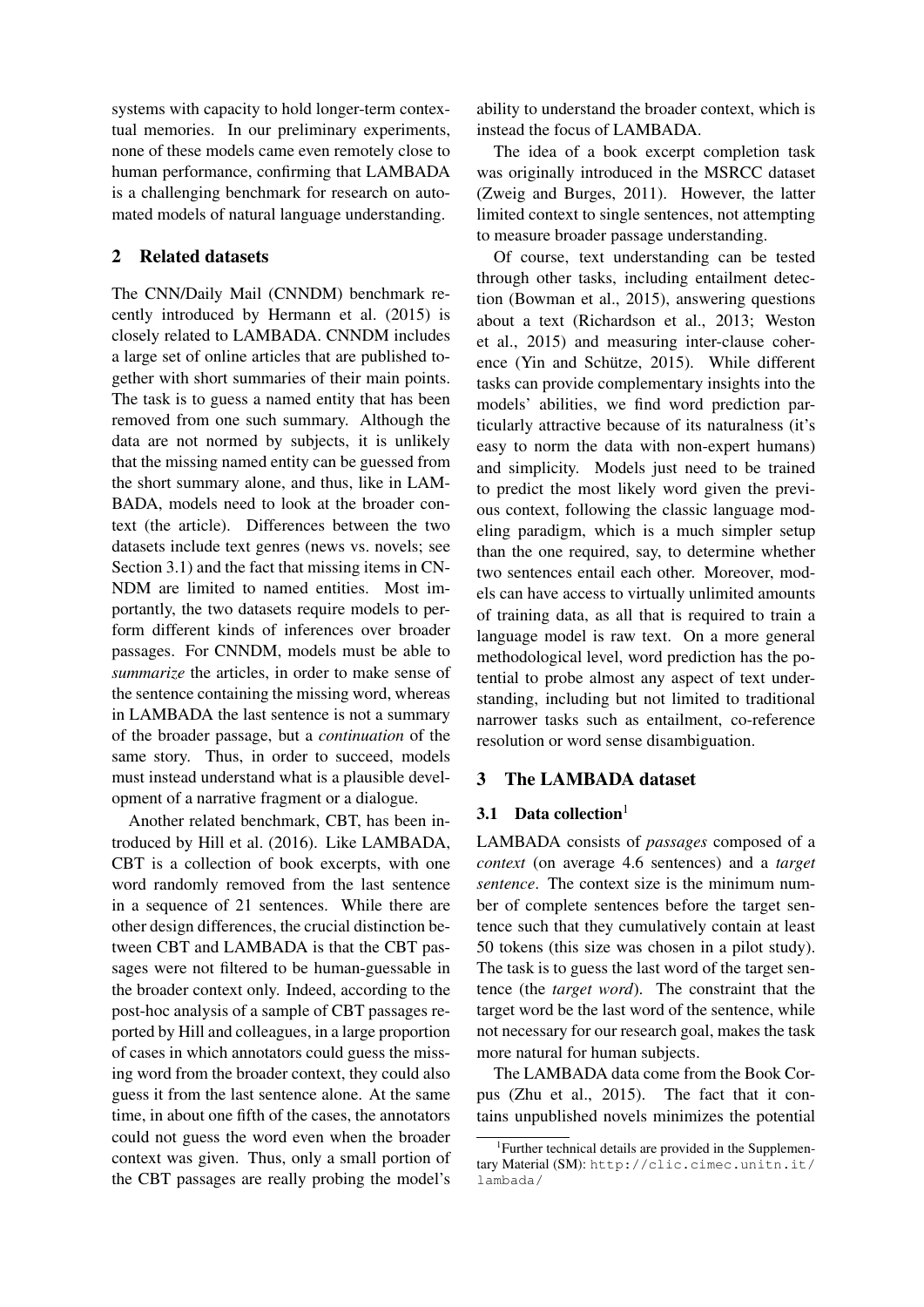- (1) *Context:* "Yes, I thought I was going to lose the baby." "I was scared too," he stated, sincerity flooding his eyes. "You were ?" "Yes, of course. Why do you even ask?" "This baby wasn't exactly planned for." *Target sentence:* "Do you honestly think that I would want you to have a \_\_\_\_ ?" *Target word:* miscarriage
- (2) *Context:* "Why?" "I would have thought you'd find him rather dry," she said. "I don't know about that," said Gabriel. "He was a great craftsman," said Heather. "That he was," said Flannery. *Target sentence:* "And Polish, to boot," said . *Target word:* Gabriel
- (3) *Context:* Preston had been the last person to wear those chains, and I knew what I'd see and feel if they were slipped onto my skin-the Reaper's unending hatred of me. I'd felt enough of that emotion already in the amphitheater. I didn't want to feel anymore. "Don't put those on me," I whispered. "Please." *Target sentence:* Sergei looked at me, surprised by my low, raspy please, but he put down the ....... *Target word:* chains
- (4) *Context:* They tuned, discussed for a moment, then struck up a lively jig. Everyone joined in, turning the courtyard into an even more chaotic scene, people now dancing in circles, swinging and spinning in circles, everyone making up their own dance steps. I felt my feet tapping, my body wanting to move. *Target sentence:* Aside from writing, I 've always loved . *Target word:* dancing
- (5) *Context:* He shook his head, took a step back and held his hands up as he tried to smile without losing a cigarette. "Yes you can," Julia said in a reassuring voice. "I 've already focused on my friend. You just have to click the shutter, on top, here." *Target sentence:* He nodded sheepishly, through his cigarette away and took the .

|                            | <i>rargel senience</i> : He nodded sneepisilly, ulrough his cigarette away and took the ___ |  |  |
|----------------------------|---------------------------------------------------------------------------------------------|--|--|
| <i>Target word:</i> camera |                                                                                             |  |  |

(6) *Context:* In my palm is a clear stone, and inside it is a small ivory statuette. A guardian angel. "Figured if you're going to be out at night getting hit by cars, you might as well have some backup." I look at him, feeling stunned. Like this is some sort of sign.

*Target sentence:* But as I stare at Harlin, his mouth curved in a confident grin, I don't care about \_\_\_\_\_. *Target word:* signs

- (7) *Context:* Both its sun-speckled shade and the cool grass beneath were a welcome respite after the stifling kitchen, and I was glad to relax against the tree's rough, brittle bark and begin my breakfast of buttery, toasted bread and fresh fruit. Even the water was tasty, it was so clean and cold. *Target sentence:* It almost made up for the lack of . *Target word:* coffee
- (8) *Context:* My wife refused to allow me to come to Hong Kong when the plague was at its height and –" "Your wife, Johanne? You are married at last ?" Johanne grinned. "Well, when a man gets to my age, he starts to need a few home comforts. *Target sentence:* After my dear mother passed away ten years ago now, I became ...... *Target word:* lonely

(9) *Context:* "Again, he left that up to you. However, he was adamant in his desire that it remain a private ceremony. He asked me to make sure, for instance, that no information be given to the newspaper regarding his death, not even an obituary. *Target sentence:* I got the sense that he didn't want anyone, aside from the three of us, to know that he'd even  $\frac{1}{1}$ .

(10) *Context:* The battery on Logan's radio must have been on the way out. So he told himself. There was no other explanation beyond Cygan and the staff at the White House having been overrun. Lizzie opened her eyes with a flutter. They had been on the icy road for an hour without incident. *Target sentence:* Jack was happy to do all of the ....... *Target word:* driving

Figure 1: Examples of LAMBADA passages. Underlined words highlight when the target word (or its lemma) occurs in the context.

*Target word:* died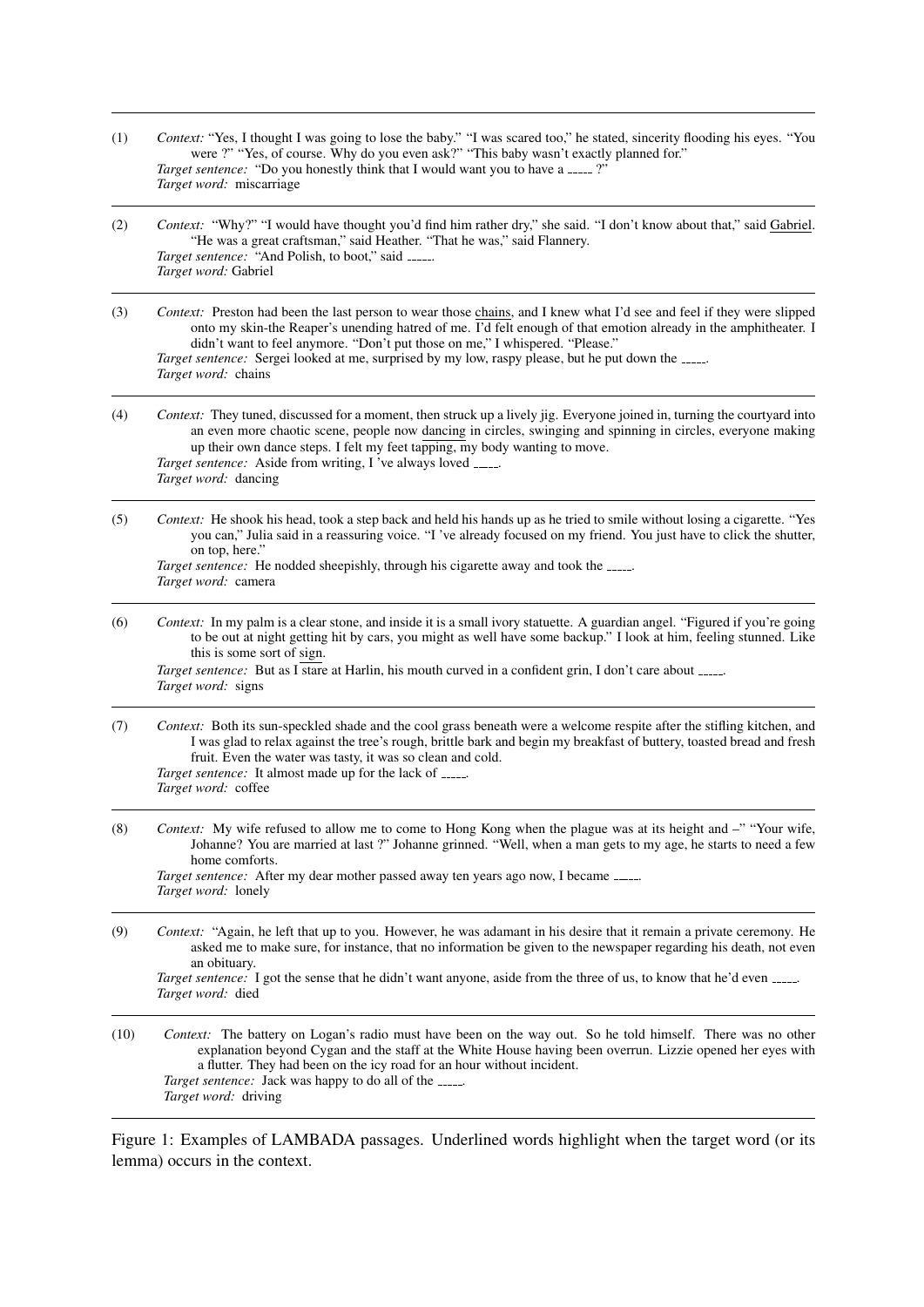usefulness of general world knowledge and external resources for the task, in contrast to other kinds of texts like news data, Wikipedia text, or famous novels. The corpus, after duplicate removal and filtering out of potentially offensive material with a stop word list, contains 5,325 novels and 465 million words. We randomly divided the novels into equally-sized training and development+testing partitions. We built the LAM-BADA dataset from the latter, with the idea that models tackling LAMBADA should be trained on raw text from the training partition, composed of 2662 novels and encompassing more than 200M words. Because novels are pre-assigned to one of the two partitions only, LAMBADA passages are self-contained and cannot be solved by exploiting the knowledge in the remainder of the novels, for example background information about the characters involved or the properties of the fictional world in a given novel. The same novel-based division method is used to further split LAMBADA data between development and testing.

To reduce time and cost of dataset collection, we filtered out passages that are relatively easy for standard language models, since such cases are likely to be guessable based on local context alone. We used a combination of four language models, chosen by availability and/or ease of training: a pre-trained recurrent neural network (RNN) (Mikolov et al., 2011) and three models trained on the Book Corpus (a standard 4-gram model, a RNN and a feed-forward model; see SM for details, and note that these are different from the models we evaluated on LAMBADA as described in Section 4 below). Any passage whose target word had probability  $\geq$  0.00175 according to any of the language models was excluded.

A random sample of the remaining passages were then evaluated by human subjects through the CrowdFlower crowdsourcing service<sup>2</sup> in three steps. For a given passage,

- 1. one human subject guessed the target word based on the whole passage (comprising the context and the target sentence); if the guess was right,
- 2. a second subject guessed the target word based on the whole passage; if that guess was also right,
- 3. more subjects tried to guess the target word based on the target sentence only, until the

word was guessed or the number of unsuccessful guesses reached 10; if no subject was able to guess the target word, the passage was added to the LAMBADA dataset.

The subjects in step 3 were allowed 3 guesses per sentence, to maximize the chances of catching cases where the target words were guessable from the sentence alone. Step 2 was added based on a pilot study that revealed that, while step 3 was enough to ensure that the data could not be guessed with the local context only, step 1 alone did not ensure that the data were easy given the discourse context (its output includes a mix of cases ranging from obvious to relatively difficult, guessed by an especially able or lucky step-1 subject). We made sure that it was not possible for the same subject to judge the same item in both passage and sentence conditions (details in SM).

In the crowdsourcing pipeline, 84–86% items were discarded at step 1, an additional 6–7% at step 2 and another 3–5% at step 3. Only about one in 25 input examples passed all the selection steps.

Subjects were paid \$0.22 per page in steps 1 and 2 (with 10 passages per page) and \$0.15 per page in step 3 (with 20 sentences per page). Overall, each item in the resulting dataset costed \$1.24 on average. Alternative designs, such as having step 3 before step 2 or before step 1, were found to be more expensive. Cost considerations also precluded us from using more subjects at stage 1, which could in principle improve the quality of filtering at this step.

Note that the criteria for passage inclusion were very strict: We required two consecutive subjects to exactly match the missing word, and we made sure that no subject (out of ten) was able to provide it based on local context only, even when given 3 guesses. An alternative to this perfect-match approach would have been to include passages where broad-context subjects provided other plausible or synonymous continuations. However, it is very challenging, both practically and methodologically, to determine which answers other than the original fit the passage well, especially when the goal is to distinguish between items that are solvable in broad-discourse context and those where the local context is enough. Theoretically, substitutability in context could be tested with manual annotation by multiple additional raters, but this would not be financially or practically feasible for a dataset of this scale (human annotators received

<sup>2</sup>http://www.crowdflower.com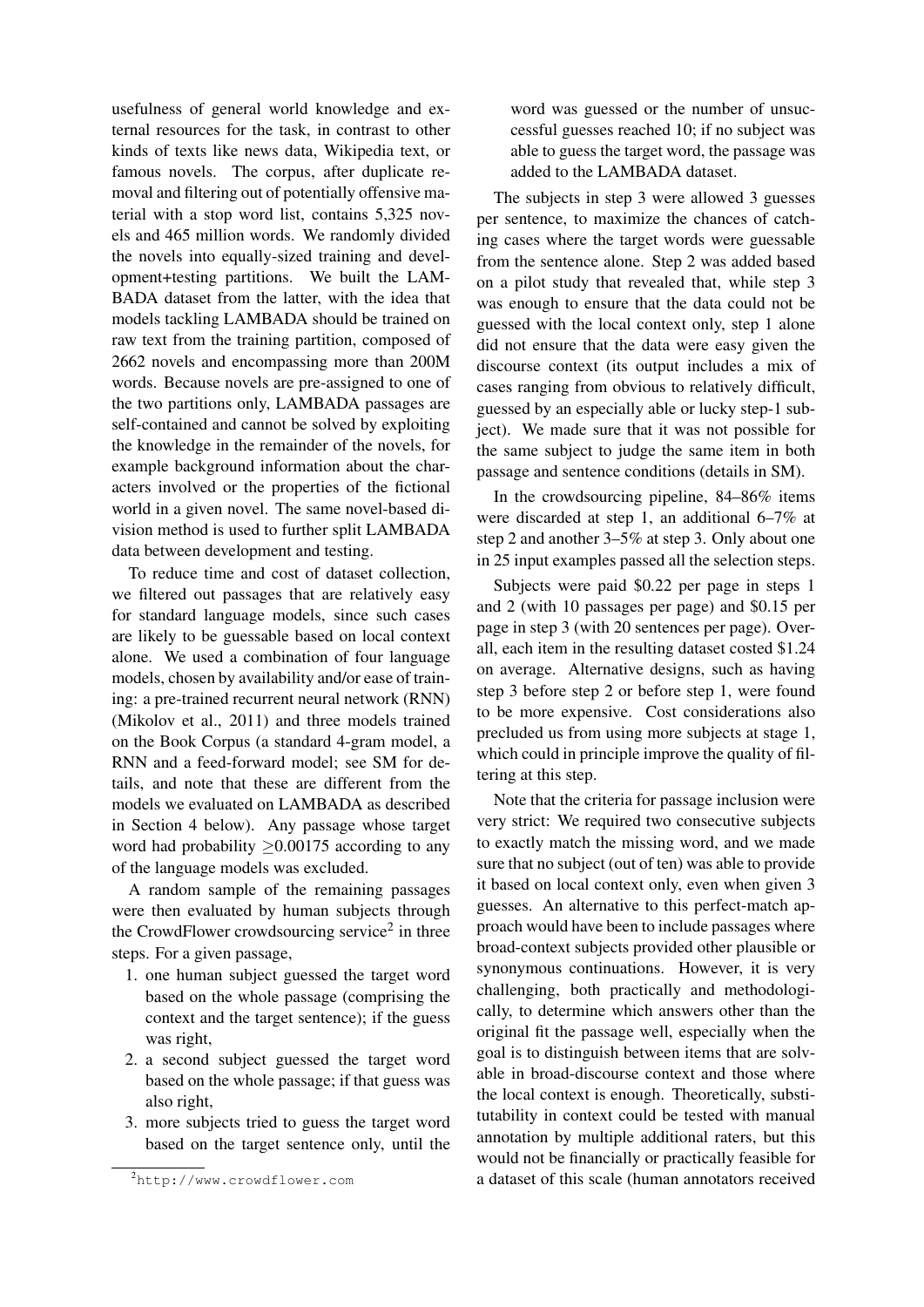over 200,000 passages at stage 1). For this reason we went for the strict hit-or-miss approach, keeping only items that can be unambiguously determined by human subjects.

## 3.2 Dataset statistics

The LAMBADA dataset consists of 10,022 passages, divided into 4,869 development and 5,153 test passages (extracted from 1,331 and 1,332 disjoint novels, respectively). The average passage consists of 4.6 sentences in the context plus 1 target sentence, for a total length of 75.4 tokens (dev) / 75 tokens (test). Examples of passages in the dataset are given in Figure 1.

The training data for language models to be tested on LAMBADA include the full text of 2,662 novels (disjoint from those in dev+test), comprising 203 million words. Note that the training data consists of text from the same domain as the dev+test passages, in large amounts but not filtered in the same way. This is partially motivated by economic considerations (recall that each data point costs \$1.24 on average), but, more importantly, it is justified by the intended use of LAM-BADA as a tool to evaluate general-purpose models in terms of how they fare on broad-context understanding (just like our subjects could predict the missing words using their more general text understanding abilities), not as a resource to develop *ad-hoc* models only meant to predict the final word in the sort of passages encountered in LAMBADA. The development data can be used to fine-tune models to the specifics of the LAM-BADA passages.

# 3.3 Dataset analysis

Our analysis of the LAMBADA data suggests that, in order for the target word to be predictable in a broad context only, it must be strongly cued in the broader discourse. Indeed, it is typical for LAM-BADA items that the target word (or its lemma) occurs in the context. Figure 2(a) compares the LAMBADA items to a random 5000-item sample from the input data, that is, the passages that were presented to human subjects in the filtering phase (we sampled from all passages passing the automated filters described in Section 3.1 above, including those that made it to LAMBADA). The figure shows that when subjects guessed the word (only) in the broad context, often the word itself occurred in the context: More than 80% of LAMBADA passages include the target word in the context, while in the input data that was the case for less than 15% of the passages. To guess the right word, however, subjects must still put their linguistic and general cognitive skills to good use, as shown by the examples featuring the target word in the context reported in Figure 1.

Figure 2(b) shows that most target words in LAMBADA are proper nouns (48%), followed by common nouns (37%) and, at a distance, verbs (7.7%). In fact, proper nouns are hugely overrepresented in LAMBADA, while the other categories are under-represented, compared to the POS distribution in the input. A variety of factors converges in making proper nouns easy for subjects in the LAMBADA task. In particular, when the context clearly demands a referential expression, the constraint that the blank be filled by a single word excludes other possibilities such as noun phrases with articles, and there are reasons to suspect that co-reference is easier than other discourse phenomena in our task (see below). However, although co-reference seems to play a big role, only 0.3% of target words are pronouns.

Common nouns are still pretty frequent in LAMBADA, constituting over one third of the data. Qualitative analysis reveals a mixture of phenomena. Co-reference is again quite common (see Example (3) in Figure 1), sometimes as "partial" co-reference facilitated by bridging mechanisms (*shutter–camera*; Example (5)) or through the presence of a near synonym (*'lose the baby'– miscarriage*; Example (1)). However, we also often find other phenomena, such as the inference of prototypical participants in an event. For instance, if the passage describes someone having breakfast together with typical food and beverages (see Example (7)), subjects can guess the target word *coffee* without it having been explicitly mentioned.

In contrast, verbs, adjectives, and adverbs are rare in LAMBADA. Many of those items can be guessed with local sentence context only, as shown in Figure 2(b), which also reports the POS distribution of the set of items that were guessed by subjects based on the target-sentence context only (step 3 in Section 3.1). Note a higher proportion of verbs, adjectives and adverbs in the latter set in Figure 2(b). While end-of-sentence context skews input distribution in favour of nouns, subject filtering does show a clear differential effect for nouns vs. other POSs. Manual inspection reveals that broad context is not necessary to guess items like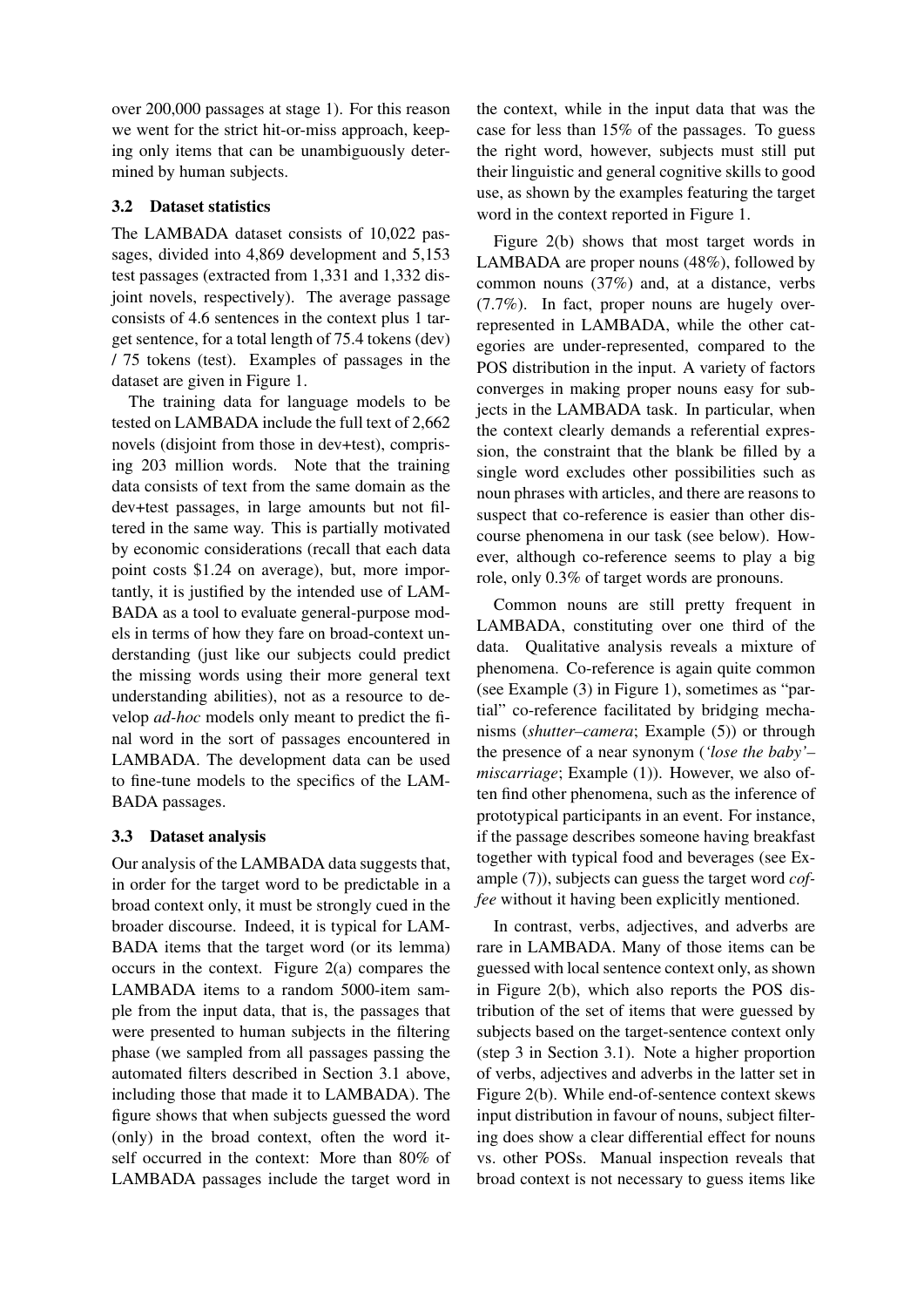

Figure 2: (a) Target word in or not in context; (b) Target word POS distribution in LAMBADA vs. data presented to human subjects (input) and items guessed with sentence context only (PN=proper noun, CN=common noun, V=verb, J=adjective, R=adverb, O=other); (c) Target word POS distribution of LAMBADA passages where the lemma of the target word is not in the context (categories as in (b)).

frequent verbs (*ask, answer, call*), adjectives, and closed-class adverbs (*now*, *too*, *well*), as well as time-related adverbs (*quickly*, *recently*). In these cases, the sentence context suffices, so few of them end up in LAMBADA (although of course there are exceptions, such as Example (8), where the target word is an adjective). This contrasts with other types of open-class adverbs (e.g., *innocently, confidently*), which are generally hard to guess with both local and broad context. The low proportion of these kinds of adverbs and of verbs among guessed items in general suggests that tracking event-related phenomena (such as script-like sequences of events) is harder for subjects than coreferential phenomena, at least as framed in the LAMBADA task. Further research is needed to probe this hypothesis.

Furthermore, we observe that, while explicit mention in the preceding discourse context is critical for proper nouns, the other categories can often be guessed without having been explicitly introduced. This is shown in Figure 2(c), which depicts the POS distribution of LAMBADA items for which the lemma of the target word is not in the context (corresponding to about 16% of LAMBADA in total). $3$  Qualitative analysis of items with verbs and adjectives as targets suggests that the target word, although not present in the passage, is still strongly implied by the context. In about one third of the cases examined, the missing word is "almost there". For instance, the passage contains a word with the same root but a different part of speech (e.g., *death–died* in Example (6)), or a synonymous expression (as mentioned above for "miscarriage"; we find the same phenomenon for verbs, e.g., *'deprived you of water'–dehydrated*).

In other cases, correct prediction requires more complex discourse inference, including guessing prototypical participants of a scene (as in the *coffee* example above), actions or events strongly suggested by the discourse (see Examples (1) and (10), where the mention of an icy road helps in predicting the target *driving*), or qualitative properties of participants or situations (see Example (8)). Of course, the same kind of discourse reasoning takes place when the target word is already present in the context (cf. Examples (3) and (4)). The presence of the word in context does not make the reasoning unnecessary (the task remains challenging), but facilitates the inference.

As a final observation, intriguingly, the LAM-BADA items contain (quoted) direct speech significantly more often than the input items overall (71% of LAMBADA items vs. 61% of items in the input sample), see, e.g., Examples (1) and (2). Further analysis is needed to investigate in what way more dialogic discourse might facilitate the prediction of the final target word.

In sum, LAMBADA contains a myriad of phenomena that, besides making it challenging from the text understanding perspective, are of great interest to the broad Computational Linguistics

<sup>&</sup>lt;sup>3</sup>The apparent 1% of out-of-context proper nouns shown in Figure 2(c) is due to lemmatization mistakes (fictional characters for which the lemmatizer did not recognize a link between singular and plural forms, e.g., *Wynn – Wynns*). A manual check confirmed that all proper noun target words in LAMBADA are indeed also present in the context.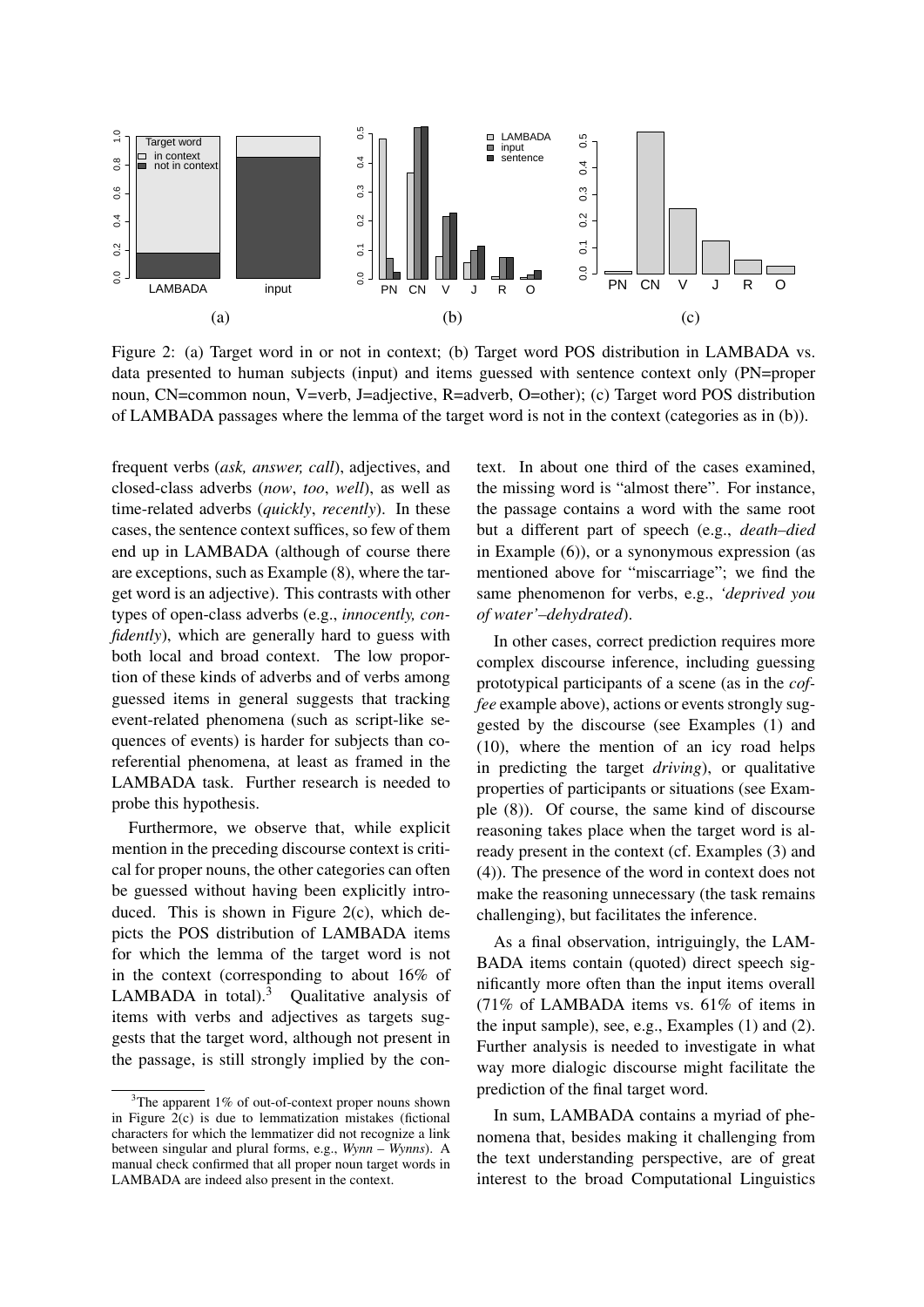community. To return to Example (1), solving it requires a combination of linguistic skills ranging from (morpho)phonology (the plausible target word *abortion* is ruled out by the indefinite determiner *a*) through morphosyntax (the slot should be filled by a common singular noun) to pragmatics (understanding what the male participant is inferring from the female participant's words), in addition to general reasoning skills. It is not surprising, thus, that LAMBADA is so challenging for current models, as we show next.

## 4 Modeling experiments

Computational methods We tested several existing language models and baselines on LAM-BADA. We implemented a simple RNN (Elman, 1990), a Long Short-Term Memory network (LSTM) (Hochreiter and Schmidhuber, 1997), a traditional statistical N-Gram language model (Stolcke, 2002) with and without cache, and a Memory Network (Sukhbaatar et al., 2015). We remark that at least LSTM, Memory Network and, to a certain extent, the cache N-Gram model have, among their supposed benefits, the ability to take broader contexts into account. Note moreover that variants of RNNs and LSTMs are at the state of the art when tested on standard language modeling benchmarks (Mikolov, 2014). Our Memory Network implementation is similar to the one with which Hill et al. (2016) reached the best results on the CBT data set (see Section 2 above). While we could not re-implement the models that performed best on CNNDM (see again Section 2), our LSTM is architecturally similar to the Deep LSTM Reader of Hermann et al. (2015), which achieved respectable performance on that data set. Most importantly, we will show below that most of our models reach impressive performance when tested on a more standard language modeling data set sourced from the same corpus used to build LAMBADA. This control set was constructed by randomly sampling 5K passages of the same shape and size as the ones used to build LAMBADA from the same test novels, but without filtering them in any way. Based on the control set results, to be discussed below, we can reasonably claim that the models we are testing on LAM-BADA are very good at standard language modeling, and their low performance on the latter cannot be attributed to poor quality.

In order to test for strong biases in the data,

we constructed Sup-CBOW, a baseline model weakly tailored to the task at hand, consisting of a simple neural network that takes as input a bag-ofword representation of the passage and attempts to predict the final word. The input representation comes from adding pre-trained CBOW vectors (Mikolov et al., 2013) of the words in the passage.<sup>4</sup> We also considered an unsupervised variant (Unsup-CBOW) where the target word is predicted by cosine similarity between the passage vector and the target word vector. Finally, we evaluated several variations of a random guessing baseline differing in terms of the word pool to sample from. The guessed word could be picked from: the full vocabulary, the words that appear in the current passage and a random uppercased word from the passage. The latter baseline aims at exploiting the potential bias that proper names account for a consistent portion of the LAMBADA data (see Figure 2 above).

Note that LAMBADA was designed to challenge language models with harder-than-average examples where broad context understanding is crucial. However, the average case should not be disregarded either, since we want language models to be able to handle both cases. For this reason, we trained the models entirely on unsupervised data and expect future work to follow similar principles. Concretely, we trained the models, as is standard practice, on predicting each upcoming word given the previous context, using the LAMBADA training data (see Section 3.2 above) as input corpus. The only exception to this procedure was Sup-CBOW where we extracted from the training novels similar-shaped passages to those in LAMBADA and trained the model on them (about 9M passages). Again, the goal of this model was only to test for potential biases in the data and not to provide a full account for the phenomena we are testing. We restricted the vocabulary of the models to the 60K most frequent words in the training set (covering 95% of the target words in the development set). The model hyperparameters were tuned on their accuracy in the development set. The same trained models were tested on the LAM-BADA and the control sets. See SM for the tuning details.

Results Results of models and baselines are reported in Table 1. Note that the measure of interest

<sup>4</sup>http://clic.cimec.unitn.it/composes/ semantic-vectors.html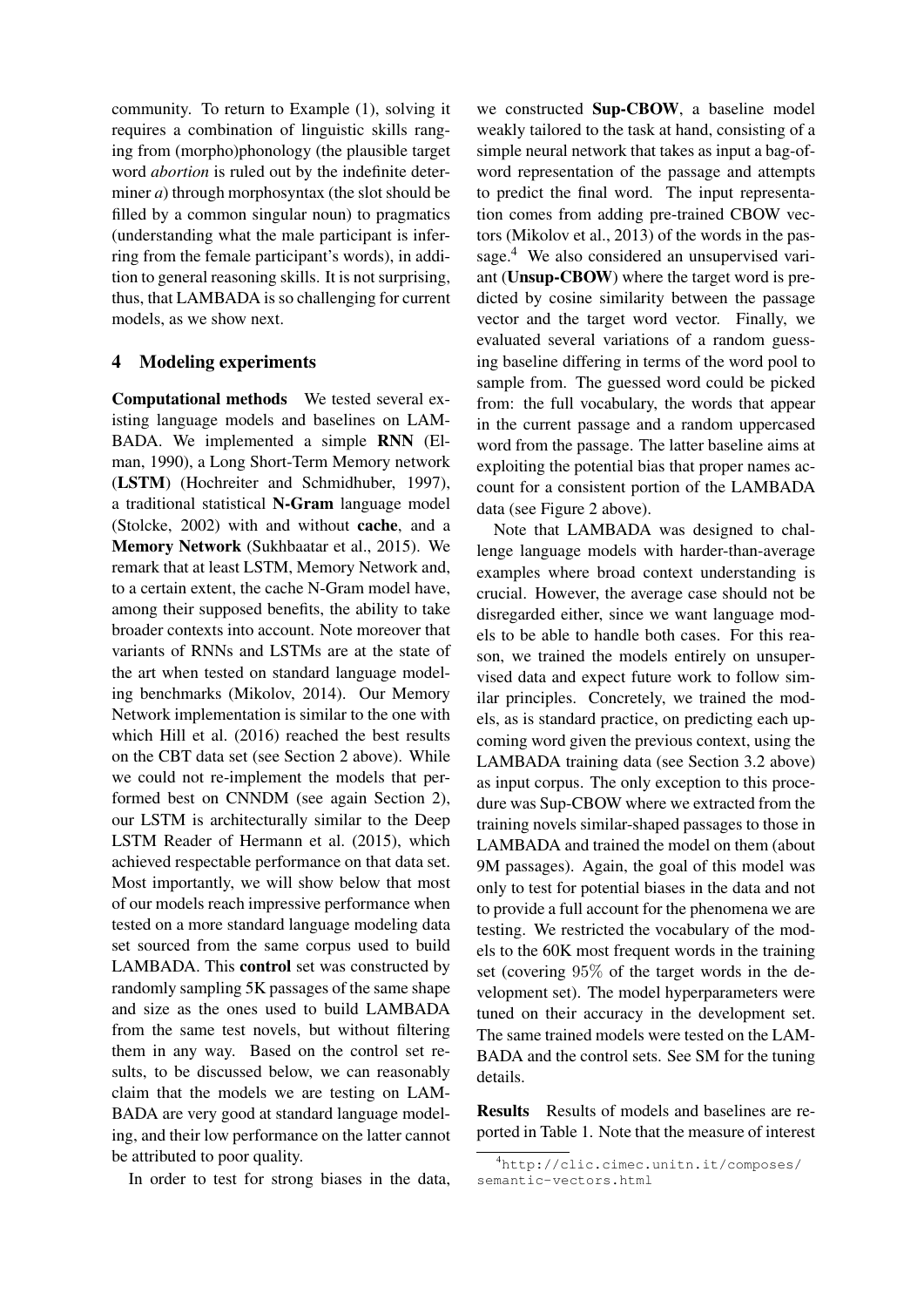| Data           | Method                               | Acc.           | Ppl.  | Rank  |  |  |
|----------------|--------------------------------------|----------------|-------|-------|--|--|
|                | baselines                            |                |       |       |  |  |
| <b>LAMBADA</b> | Random vocabulary word               | $\theta$       | 60000 | 30026 |  |  |
|                | Random word from passage             | 1.6            |       |       |  |  |
|                | Random capitalized word from passage | 7.3            |       |       |  |  |
|                | Unsup-CBOW                           | $\overline{0}$ | 57040 | 16352 |  |  |
|                | Sup-CBOW                             | $\overline{0}$ | 47587 | 4660  |  |  |
|                | models                               |                |       |       |  |  |
|                | N-Gram                               | 0.1            | 3125  | 993   |  |  |
|                | N-Gram w/cache                       | 0.1            | 768   | 87    |  |  |
|                | <b>RNN</b>                           | $\Omega$       | 14725 | 7831  |  |  |
|                | <b>LSTM</b>                          | $\Omega$       | 5357  | 324   |  |  |
|                | <b>Memory Network</b>                | $\Omega$       | 16318 | 846   |  |  |
|                | baselines                            |                |       |       |  |  |
| Control        | Random vocabulary word               | $\theta$       | 60000 | 30453 |  |  |
|                | Random word from passage             | $\theta$       |       |       |  |  |
|                | Random capitalized word from passage | $\theta$       |       |       |  |  |
|                | Unsup-CBOW                           | $\Omega$       | 55190 | 12950 |  |  |
|                | Sup-CBOW                             | $3.5\,$        | 2344  | 259   |  |  |
|                | models                               |                |       |       |  |  |
|                | N-Gram                               | 19.1           | 285   | 17    |  |  |
|                | N-Gram w/cache                       | 19.1           | 270   | 18    |  |  |
|                | <b>RNN</b>                           | 15.4           | 277   | 24    |  |  |
|                | <b>LSTM</b>                          | 21.9           | 149   | 12    |  |  |
|                | <b>Memory Network</b>                | 8.5            | 566   | 46    |  |  |

Table 1: Results of computational methods. Accuracy is expressed in percentage.

for LAMBADA is the average success of a model at predicting the target word, i.e., accuracy (unlike in standard language modeling, we know that the missing LAMBADA words can be precisely predicted by humans, so good models should be able to accomplish the same feat, rather than just assigning a high probability to them). However, as we observe a bottoming effect with accuracy, we also report perplexity and median rank of correct word, to better compare the models.

As anticipated above, and in line with what we expected, all our models have very good performance when called to perform a standard language modeling task on the control set. Indeed, 3 of the models (the N-Gram models and LSTM) can guess the right word in about 1/5 of the cases.

The situation drastically changes if we look at the LAMBADA results, where all models are performing very badly. Indeed, no model is even able to compete with the simple heuristics of picking a random word from the passage, and, especially, a random capitalized word (easily a proper noun). At the same time, the low performance of the latter heuristic in absolute terms (7% accuracy) shows that, despite the bias in favour of names in the passage, simply relying on this will not suffice to obtain good performance on LAMBADA, and models should rather pursue deeper forms of analysis of the broader context (the Sup-CBOW baseline, attempting to directly exploit the passage in a shallow way, performs very poorly). This confirms again that the difficulty of LAMBADA relies mainly on accounting for the information available in a broader context and not on the task of predicting the exact word missing.

In comparative terms (and focusing on perplexity and rank, given the uniformly low accuracy results) we observe a stronger performance of the traditional N-Gram models over the neuralnetwork-based ones, possibly pointing to the difficulty of tuning the latter properly. In particular, the best relative performance on LAMBADA is achieved by N-Gram w/cache, which takes passage statistics into account. While even this model is effectively unable to guess the right word, it achieves a respectable perplexity of 768.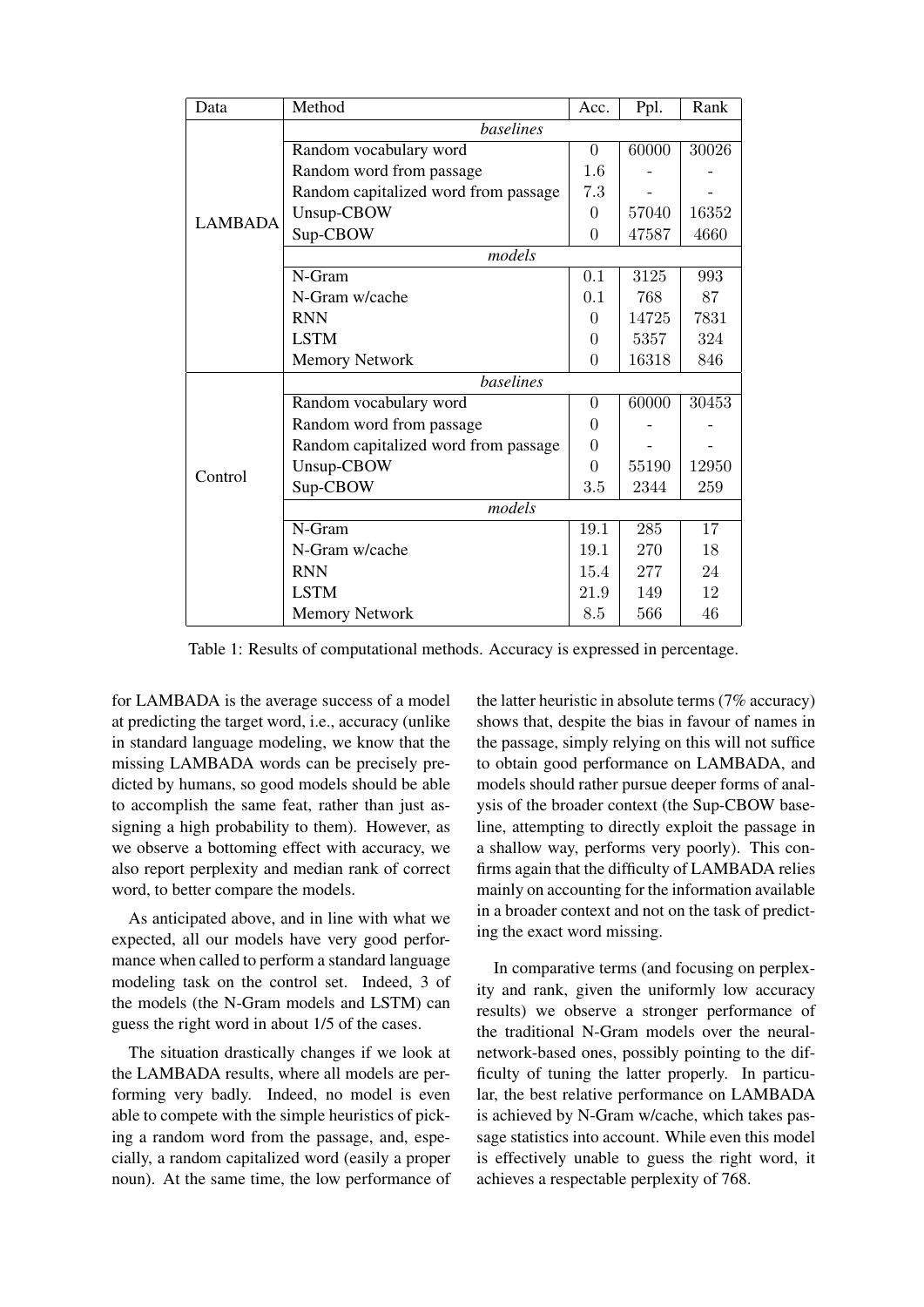We recognize, of course, that the evaluation we performed is very preliminary, and it must only be taken as a proof-of-concept study of the difficulty of LAMBADA. Better results might be obtained simply by performing more extensive tuning, by adding more sophisticated mechanisms such as attention (Bahdanau et al., 2014), and so forth. Still, we would be surprised if minor modifications of the models we tested led to human-level performance on the task.

We also note that, because of the way we have constructed LAMBADA, standard language models are bound to fail on it by design: one of our first filters (see Section 3.1) was to choose passages where a number of simple language models were failing to predict the upcoming word. However, future research should find ways around this inherent difficulty. After all, humans were still able to solve this task, so a model that claims to have good language understanding ability should be able to succeed on it as well.

## 5 Conclusion

This paper introduced the new LAMBADA dataset, aimed at testing language models on their ability to take a broad discourse context into account when predicting a word. A number of linguistic phenomena make the target words in LAMBADA easy to guess by human subjects when they can look at the whole passages they come from, but nearly impossible if only the last sentence is considered. Our preliminary experiments suggest that even some cutting-edge neural network approaches that are in principle able to track long-distance effects are far from passing the LAMBADA challenge.

We hope the computational community will be stimulated to develop novel language models that are genuinely capturing the non-local phenomena that LAMBADA reflects. To promote research in this direction, we plan to announce a public competition based on the LAMBADA data.<sup>5</sup>

Our own hunch is that, despite the initially disappointing results of the "vanilla" Memory Network we tested, the ability to store information in a longer-term memory will be a crucial component of successful models, coupled with the ability to perform some kind of reasoning about what's stored in memory, in order to retrieve the right information from it.

On a more general note, we believe that leveraging human performance on word prediction is a very promising strategy to construct benchmarks for computational models that are supposed to capture various aspects of human text understanding. The influence of broad context as explored by LAMBADA is only one example of this idea.

## Acknowledgments

We are grateful to Aurelie Herbelot, Tal Linzen, Nghia The Pham and, especially, Roberto Zamparelli for ideas and feedback. This project has received funding from the European Union's Horizon 2020 research and innovation programme under the Marie Sklodowska-Curie grant agreement No 655577 (LOVe); ERC 2011 Starting Independent Research Grant n. 283554 (COMPOSES); NWO VIDI grant n. 276-89-008 (Asymmetry in Conversation). We gratefully acknowledge the support of NVIDIA Corporation with the donation of the GPUs used in our research.

#### **References**

- Dzmitry Bahdanau, Kyunghyun Cho, and Yoshua Bengio. 2014. Neural machine translation by jointly learning to align and translate. In *ICLR*.
- Samuel Bowman, Gabor Angeli, Christopher Potts, and Christopher Manning. 2015. A large annotated corpus for learning natural language inference. In *Proceedings of EMNLP*, pages 632–642, Lisbon, Portugal.
- Jeffrey L Elman. 1990. Finding structure in time. *Cognitive science*, 14(2):179–211.
- Karl Moritz Hermann, Tomáš Kočiský, Edward Grefenstette, Lasse Espeholt, Will Kay, Mustafa Suleyman, and Phil Blunsom. 2015. Teaching machines to read and comprehend. In *Proceedings of NIPS*, Montreal, Canada. Published online: https://papers.nips.cc/book/ advances-in-neural-informationprocessing-systems-28-2015.
- Felix Hill, Antoine Bordes, Sumit Chopra, and Jason Weston. 2016. The Goldilocks principle: Reading children's books with explicit memory representations. In *Proceedings of ICLR Conference Track*, San Juan, Puerto Rico. Published online: http://www.iclr.cc/doku.php?id= iclr2016:main.
- Sepp Hochreiter and Jürgen Schmidhuber. 1997. Long short-term memory. *Neural Computation*, 9(8):1735–178–.

<sup>&</sup>lt;sup>5</sup>The development set of LAMBADA, along with the training corpus, can be downloaded at http://clic. cimec.unitn.it/lambada/. The test set will be made available at the time of the competition.